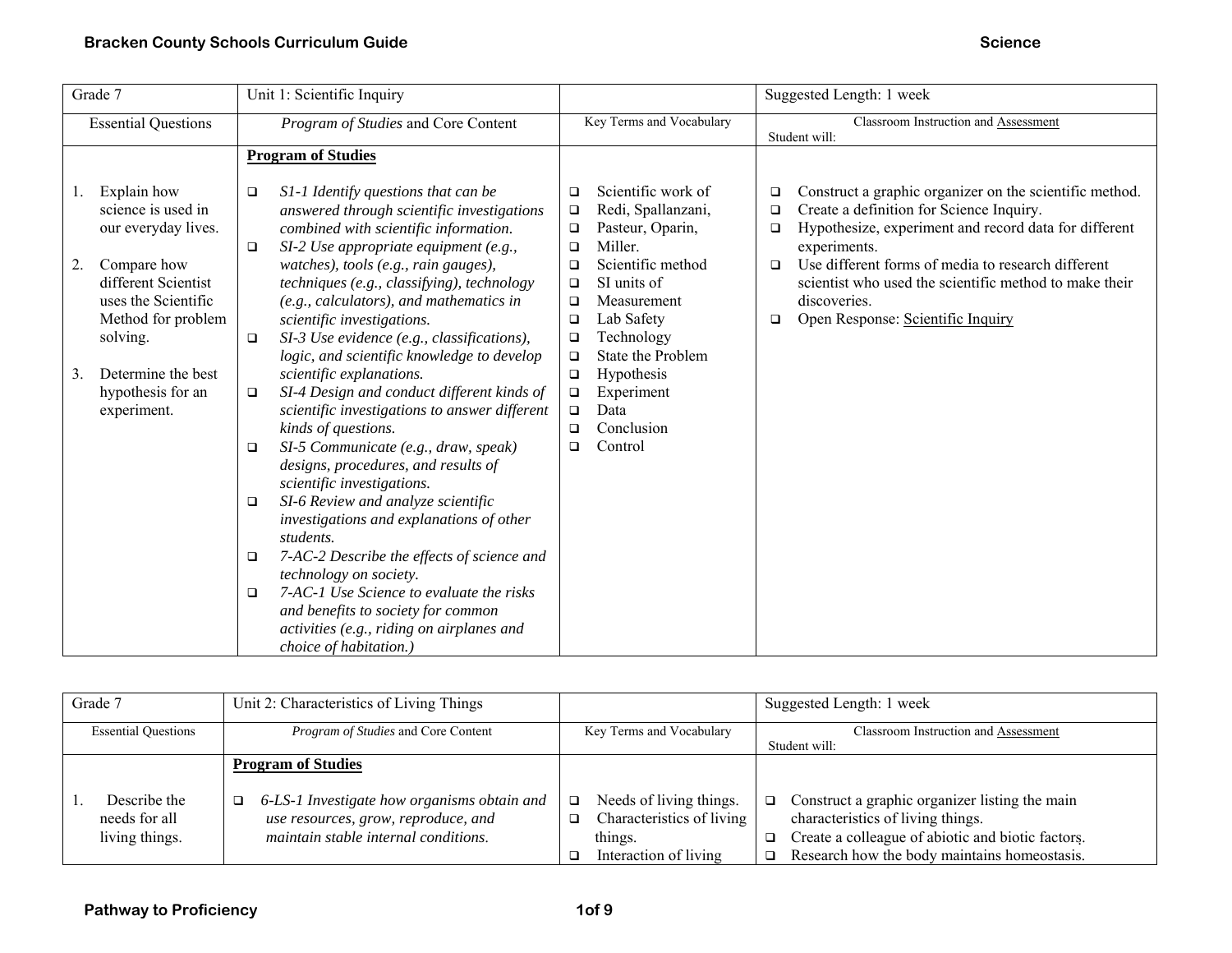| Grade 7                           | Unit 2: Characteristics of Living Things                                                                                                                                                                                                                                                                                                                                     |                                                                                                                                                                | Suggested Length: 1 week                              |
|-----------------------------------|------------------------------------------------------------------------------------------------------------------------------------------------------------------------------------------------------------------------------------------------------------------------------------------------------------------------------------------------------------------------------|----------------------------------------------------------------------------------------------------------------------------------------------------------------|-------------------------------------------------------|
| <b>Essential Questions</b>        | Program of Studies and Core Content                                                                                                                                                                                                                                                                                                                                          | Key Terms and Vocabulary                                                                                                                                       | Classroom Instruction and Assessment<br>Student will: |
| Explain where<br>life comes from. | <b>Core Content</b><br>SC-06-3.5.2 Students will understand that<br>$\Box$<br>regulation of an organism's internal<br>environment involves sensing the internal<br>environment and changing physiological<br>activities to keep conditions within the range<br>required to survive. Maintaining a stable<br>internal environment is essential for an<br>organism's survival. | and non-living things<br>Homeostasis<br>Spontaneous<br>o.<br>generation<br>Redi<br>$\Box$<br><b>Biogenesis</b><br>❏<br>Abiotic<br>□<br><b>Biotic</b><br>$\Box$ | Open Response: Abiotic and Biotic Factors<br>$\Box$   |

| Grade 7                                                                             | Unit 3: Cytology                                                                                                                                                         |                                                |                                                                                                |                  | Suggested Length: 6 wks.                                                                                                                                                                                                                                                                   |
|-------------------------------------------------------------------------------------|--------------------------------------------------------------------------------------------------------------------------------------------------------------------------|------------------------------------------------|------------------------------------------------------------------------------------------------|------------------|--------------------------------------------------------------------------------------------------------------------------------------------------------------------------------------------------------------------------------------------------------------------------------------------|
| <b>Essential Questions</b>                                                          | Program of Studies and Core Content                                                                                                                                      |                                                | Key Terms and Vocabulary                                                                       |                  | Classroom Instruction and Assessment<br>Student will:                                                                                                                                                                                                                                      |
|                                                                                     | <b>Program of Studies</b>                                                                                                                                                |                                                |                                                                                                |                  |                                                                                                                                                                                                                                                                                            |
| Describe how a<br>cell gets its energy.<br>Contrast plant and<br>2.<br>animal cell. | 8-LS-1 Investigate structure (e.g. cells,<br>$\Box$<br>tissues, organs) and function (e.g. growth,<br>muscular function, digestion) in living<br>systems.                | □<br>$\Box$<br>$\Box$<br>$\Box$<br>□<br>$\Box$ | Active transport<br>Carbohydrates<br>Cell Theory<br>Cells<br>Cellular Respiration<br>Diffusion | $\Box$<br>□      | Using a microscope, contrast an animal cell, plant cell,<br>and bacterial cell.<br>Model the organelles present in plant and animal cells<br>by drawing them, using coloring pencils and drawing<br>paper. Using the Venn diagram, compare the<br>organelles in the animal and plant cell. |
| Compare the<br>3.<br>functions of                                                   | <b>Core Content</b>                                                                                                                                                      | ❏<br>$\Box$                                    | Equilibrium<br>Eukaryotes                                                                      | $\Box$           | Construct a model of the animal cell using different<br>forms of media. (e.g., Pasta, marshmallows, jellybeans                                                                                                                                                                             |
| cellular organelles.                                                                | SC-06-3.4.1 Students will describe the<br>$\Box$<br>relationship between cells, tissues, and<br>organs in order to explain their function<br>in multicellular organisms. | $\Box$<br>$\Box$<br>$\Box$<br>$\Box$           | Lipids<br>Metabolism<br><b>Mitosis</b><br>Mutation                                             | $\Box$<br>$\Box$ | $etc.$ )<br>Use different types of solutions, comparing the effects<br>of Osmosis on an egg.<br>Open Response: Cell Organelles                                                                                                                                                             |
|                                                                                     | Specialized cells perform specialized                                                                                                                                    | $\Box$<br>$\Box$                               | Nucleic acids<br>Organ systems                                                                 | $\Box$           | Use yeast to demonstrate the products produced in<br>fermentation respiration.                                                                                                                                                                                                             |
|                                                                                     | functions in multicellular organisms.<br>Groups of specialized cells cooperate to<br>form tissues. Different tissues are, in turn,                                       | $\Box$<br>$\Box$<br>$\Box$                     | Organelles<br>Organism<br>Organs                                                               | $\Box$           | Create a cell city, presenting analogies of organelles to<br>different jobs performed in a city. (e.g., Nucleus is<br>analogous to the Mayor of the city.)                                                                                                                                 |
|                                                                                     | grouped together to form larger functional<br>units called organs. Examination of cells,<br>tissues, and organs reveals that each type                                   | $\Box$<br>$\Box$<br>$\Box$                     | Osmosis<br>Passive transport<br>Photosynthesis                                                 | $\Box$<br>$\Box$ | Create a model showing cellular differentiation using<br>different types of media (e.g., Clay, paper, pasta)<br>Open Response: Aerobic and Anaerobic Respiration.                                                                                                                          |
|                                                                                     | has a distinct structure and set of                                                                                                                                      | o.                                             | Prokaryote                                                                                     | $\Box$           | Model the phases of mitosis by drawing and                                                                                                                                                                                                                                                 |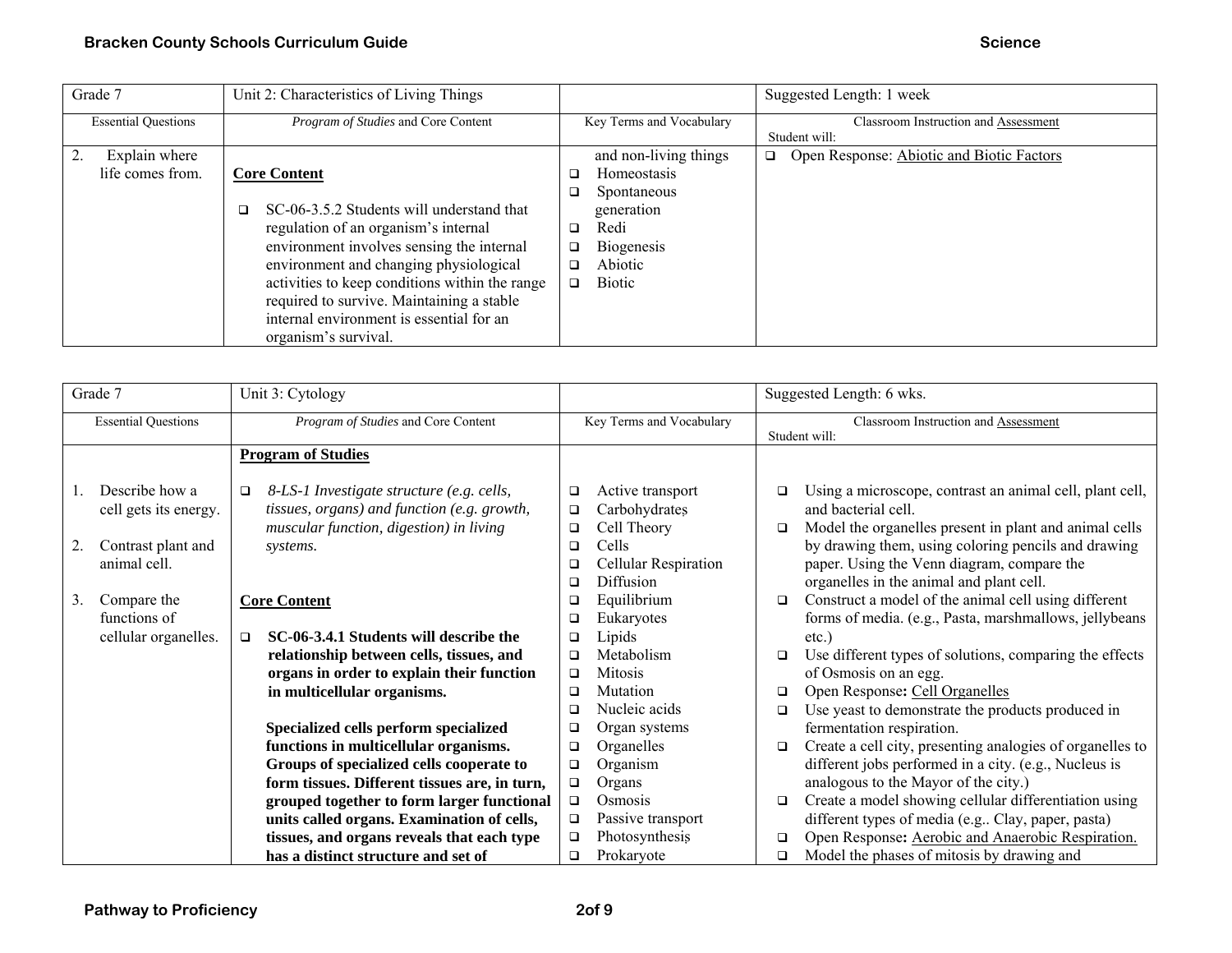| Grade 7                    | Unit 3: Cytology                           |                                      | Suggested Length: 6 wks.                                                                                                                                                  |
|----------------------------|--------------------------------------------|--------------------------------------|---------------------------------------------------------------------------------------------------------------------------------------------------------------------------|
| <b>Essential Questions</b> | <i>Program of Studies</i> and Core Content | Key Terms and Vocabulary             | Classroom Instruction and Assessment                                                                                                                                      |
|                            |                                            |                                      | Student will:                                                                                                                                                             |
|                            | functions that serve the organism. DOK 3   | <b>Proteins</b><br>o.<br>Replication | explaining what happens in each phase using coloring<br>pencil and drawing paper.                                                                                         |
|                            |                                            | <b>Tissues</b>                       | Model photosynthesis by using coloring pencils and<br>o.<br>paper, drawing a leaf, indicating what raw materials<br>enter and leave the leaf, and what products are made. |

|    | Grade 7                    |        | Unit 4: Genetics                                |        |                             |        | Suggested Length: 6 wks.                                  |
|----|----------------------------|--------|-------------------------------------------------|--------|-----------------------------|--------|-----------------------------------------------------------|
|    | <b>Essential Questions</b> |        | Program of Studies and Core Content             |        | Key Terms and Vocabulary    |        | Classroom Instruction and Assessment<br>Student will:     |
|    |                            |        | <b>Program of Studies</b>                       |        |                             |        |                                                           |
|    |                            |        |                                                 |        |                             |        |                                                           |
| 1. | Justify why we             | $\Box$ | 7-LS-2 Investigate traits, heredity, and genes. | $\Box$ | Alleles                     | $\Box$ | Perform punnett squares, listing the probabilities of the |
|    | should study               | $\Box$ | 8-LS-2 Analyze reproduction (e.g. asexual       | $\Box$ | <b>Asexual Reproduction</b> |        | offspring, the genotypes, phenotypes, and whether the     |
|    | Genetics.                  |        | and sexual) and heredity (e.g. genetic          | o.     | Chromosome                  |        | offspring are heterozygous or homozygous.                 |
|    |                            |        | information and genetic traits.                 | $\Box$ | <b>DNA</b>                  | $\Box$ | Complete the Project: "All in the Family." Use paper,     |
| 2. | Analyze how                |        |                                                 | $\Box$ | Dominant Allele             |        | scissors, glue, markers, coins, and materials such as     |
|    | traits and genetic         |        |                                                 | $\Box$ | Egg                         |        | glitter, sequins, buttons, yarn, and/or bead to decorate  |
|    | disorders are              |        | <b>Core Content</b>                             | $\Box$ | Fertilization               |        | the 3 genetically created pets. First design the parents  |
|    | passed from one            |        |                                                 | □      | Gregor Mendel               |        | by choosing their phenotypes such as color of body,       |
|    | generation to              | $\Box$ | SC-07-3.4.1 Students will                       | □      | Gene                        |        | gender, eye shape, nose shape and teeth shape. Then       |
|    | another.                   |        | describe the role of<br>$\Box$                  | □      | Genetic Engineering         |        | design the offspring, making sure to get the right        |
|    |                            |        | genes/chromosomes in the passing of             | $\Box$ | Genetics                    |        | genotype and phenotype combination by looking at the      |
| 3. | Explain how                |        | information from one generation to              | $\Box$ | Genotype                    |        | genotype and phenotype of the parents. Next design a      |
|    | genetics is used           |        | another (heredity);                             | $\Box$ | Heredity                    |        | poster listing mom's, dad's, and the offspring's          |
|    | in modern                  |        | compare inherited and learned traits.<br>$\Box$ | $\Box$ | Heterozygous                |        | genotype and phenotype. Present the poster to the class,  |
|    | medicine.                  |        |                                                 | $\Box$ | Homozygous                  |        | explaining all the gene combinations of the parents and   |
|    |                            |        | Every organism requires a set of                | $\Box$ | <b>Incomplete Dominance</b> |        | how the offspring inherited its traits.                   |
|    |                            |        | instructions for specifying its traits. This    | $\Box$ | Codominance                 | $\Box$ | Compare mitosis to meiosis by presenting a power point    |
|    |                            |        | information is contained in genes located in    | $\Box$ | Meiosis                     |        | presentation.                                             |
|    |                            |        | the chromosomes of each cell that can be        | $\Box$ | Mutation                    | $\Box$ | Design a model of the DNA molecule, making sure to        |
|    |                            |        | illustrated through the use of models.          | $\Box$ | Pedigree                    |        | have the sugar and phosphate combining making up the      |
|    |                            |        | Heredity is the passage of these instructions   | $\Box$ | Phenotype                   |        | backbone of the molecule. Making sure the nitrogen        |
|    |                            |        | from one generation to another and should       | o      | <b>Punnett Square</b>       |        | bases, adenine combines with thymine, guanine             |
|    |                            |        | be distinguished from learned traits. DOK       | $\Box$ | Recessive Allele            |        | combines with cytosine, making up the rungs of the        |
|    |                            |        |                                                 | $\Box$ | <b>RNA</b>                  |        | DNA molecule.                                             |
|    |                            |        |                                                 | $\Box$ | Sex-linked traits           | $\Box$ | Model protein synthesis by drawing the process and        |
|    |                            | $\Box$ | SC-07-3.4.2 Students will describe and          | $\Box$ | <b>Sexual Reproduction</b>  |        | explain how proteins are made.                            |
|    |                            |        | compare sexual and asexual reproduction.        | $\Box$ | Sperm                       | $\Box$ | Open Response: Heredity                                   |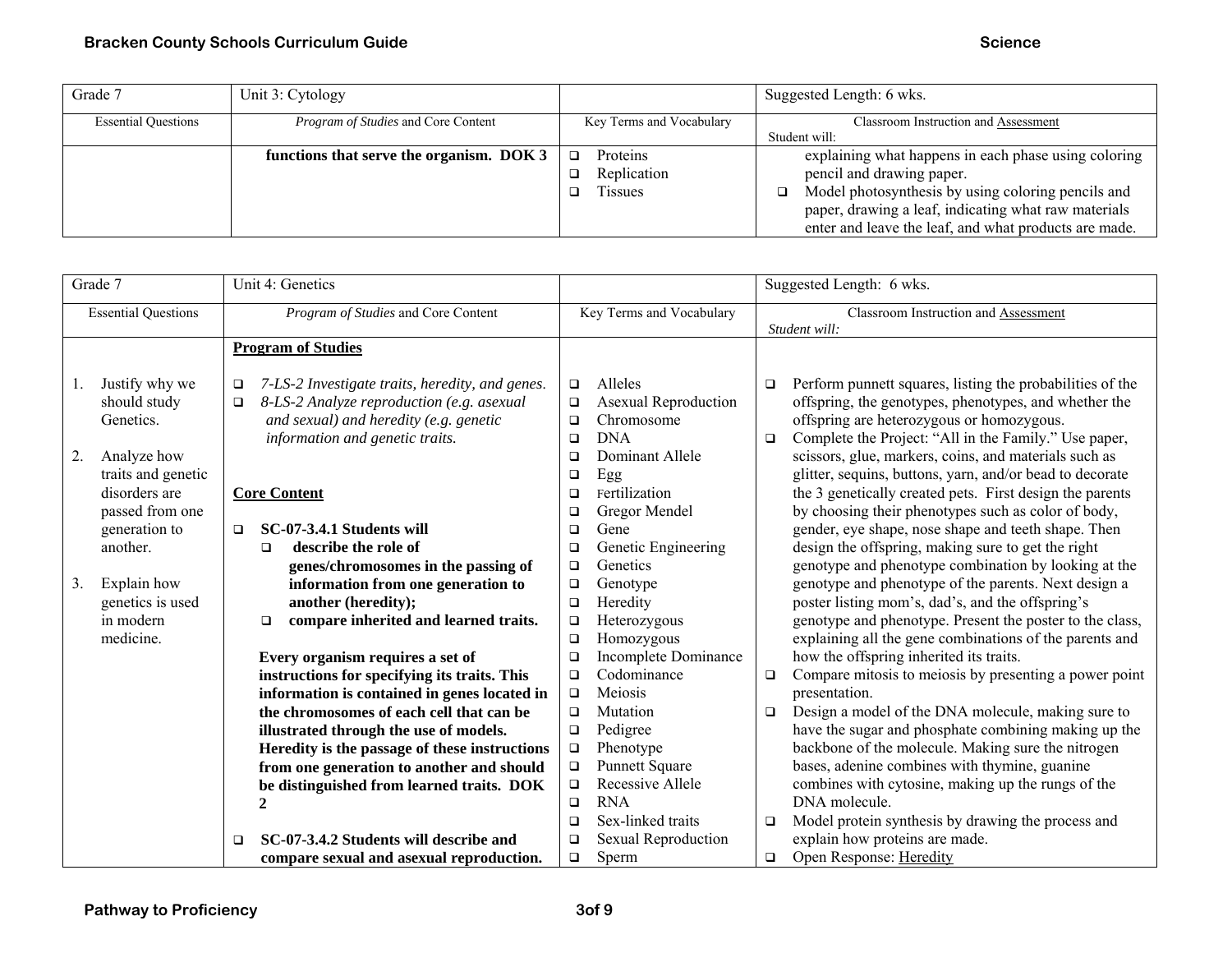| Grade 7                    | Unit 4: Genetics                               |                          | Suggested Length: 6 wks.                                         |
|----------------------------|------------------------------------------------|--------------------------|------------------------------------------------------------------|
| <b>Essential Questions</b> | Program of Studies and Core Content            | Key Terms and Vocabulary | Classroom Instruction and Assessment                             |
|                            |                                                |                          | Student will:                                                    |
|                            |                                                |                          | Research a genetic disorder looking for the following<br>□       |
|                            | Reproduction is a characteristic of all living |                          | information: the definition, the cause, the effects, testing     |
|                            | systems and is essential to the continuation   |                          | procedures to see if you have the disorder, life                 |
|                            | of every species as evidenced through          |                          | expectancy, any physical changes due to having the               |
|                            | observable patterns. A distinction should      |                          | disorder, in what country is it predominantly found,             |
|                            | be made between organisms that reproduce       |                          | medical procedures available, and where a person could           |
|                            | asexually, and those that reproduce            |                          | go to get help for this disorder. (WP-Transactive).              |
|                            | sexually. In species that reproduce            |                          | Design a poster with the information obtained from the<br>$\Box$ |
|                            | sexually, including humans and plants,         |                          | researched genetic disorder use in the portfolio entry.          |
|                            | male and female sex cells carrying genetic     |                          |                                                                  |
|                            | information unite to begin the development     |                          |                                                                  |
|                            | of a new individual. DOK 2                     |                          |                                                                  |

| Suggested Length: 6 wks.                                                                                                                                                                                                                                                                                                                                                                                                                                                                                                                                                                                                                                                                                                                                                                                                                                                                                                                                                                                             |
|----------------------------------------------------------------------------------------------------------------------------------------------------------------------------------------------------------------------------------------------------------------------------------------------------------------------------------------------------------------------------------------------------------------------------------------------------------------------------------------------------------------------------------------------------------------------------------------------------------------------------------------------------------------------------------------------------------------------------------------------------------------------------------------------------------------------------------------------------------------------------------------------------------------------------------------------------------------------------------------------------------------------|
| <b>Classroom Instruction and Assessment</b><br>Student will:                                                                                                                                                                                                                                                                                                                                                                                                                                                                                                                                                                                                                                                                                                                                                                                                                                                                                                                                                         |
|                                                                                                                                                                                                                                                                                                                                                                                                                                                                                                                                                                                                                                                                                                                                                                                                                                                                                                                                                                                                                      |
| Design a model of an ecosystem using different types<br>of media. (e.g., Styrofoam, plastic figurines, clay, etc.)<br>Label each part of the ecosystem.(e.g., Organism,<br>Population, Community, Ecosystem).<br>Using pictures of turtles, monitor the population using<br>the mark and capture release technique. Graph the<br>results.<br>Open Response: Symbiosis<br>Design an Energy Pyramid by displaying different<br>plants and animals in the pyramid on a poster.<br>Calculate the amount of energy use by the organism<br>and the amount of energy passed on to its consumer.<br>Label the producers, $1st$ level, $2nd$ level, and $3rd$ level<br>consumers, the source of energy, and the decomposers.<br>Research one of the five habitats, grasslands, temperate<br>forest, tropical forest, desert, polar ice, or tide pools.<br>Give a physical description of the habitat, example of<br>the habitat (Geographical Locations), and examples of<br>the animals and plants that live in the habitat. |
|                                                                                                                                                                                                                                                                                                                                                                                                                                                                                                                                                                                                                                                                                                                                                                                                                                                                                                                                                                                                                      |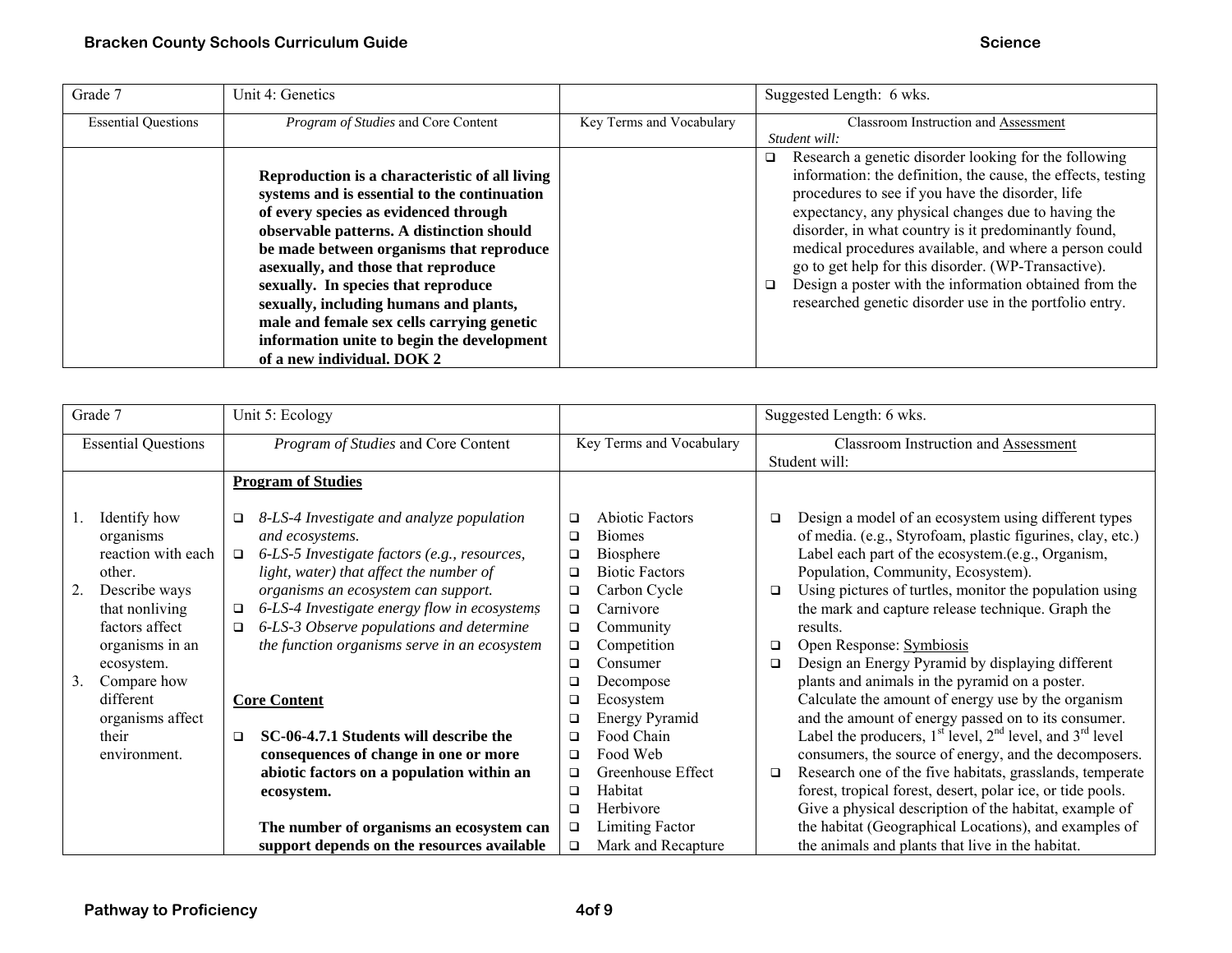| Grade 7                    | Unit 5: Ecology                              |                            | Suggested Length: 6 wks.                                    |
|----------------------------|----------------------------------------------|----------------------------|-------------------------------------------------------------|
| <b>Essential Questions</b> | Program of Studies and Core Content          | Key Terms and Vocabulary   | <b>Classroom Instruction and Assessment</b>                 |
|                            |                                              |                            | Student will:                                               |
|                            | and abiotic factors (e.g., quantity of light | Natural Resource<br>$\Box$ | Explain how the plants and animals have adapted to<br>❏     |
|                            | and water, range of temperatures, soil       | Niche<br>$\Box$            | their habitat. Examine and analyze the limiting factors     |
|                            | composition). DOK 2                          | Nitrogen Cycle<br>❏        | present in each ecosystem.                                  |
|                            |                                              | Nonrenewable<br>◻          | Design a food web listing the autotrophs, hetertrophs,<br>□ |
|                            |                                              | Omnivore<br>◻              | predator, prey, producer, carnivore, herbivore,             |
|                            |                                              | Pollution<br>□             | omnivore, and the decomposers.                              |
|                            |                                              | Population<br>❏            |                                                             |
|                            |                                              | <b>Population Density</b>  |                                                             |
|                            |                                              | Predator/Prey<br>□         |                                                             |
|                            |                                              | Producers<br>□             |                                                             |
|                            |                                              | Recycling<br>□             |                                                             |
|                            |                                              | Autotroph/Hetertroph       |                                                             |
|                            |                                              | Species<br>$\Box$          |                                                             |
|                            |                                              | Symbiosi<br>❏              |                                                             |

| Grade 7                                                                                                             | Unit 6: Evolution                                                                                                                                                                                                                                                                                                                                                                                                                                      |                                                                                                                      | Suggested Length: 1 week                                                                                                                                                                                                                                            |
|---------------------------------------------------------------------------------------------------------------------|--------------------------------------------------------------------------------------------------------------------------------------------------------------------------------------------------------------------------------------------------------------------------------------------------------------------------------------------------------------------------------------------------------------------------------------------------------|----------------------------------------------------------------------------------------------------------------------|---------------------------------------------------------------------------------------------------------------------------------------------------------------------------------------------------------------------------------------------------------------------|
| <b>Essential Questions</b>                                                                                          | Program of Studies and Core Content                                                                                                                                                                                                                                                                                                                                                                                                                    | Key Terms and Vocabulary                                                                                             | <b>Classroom Instruction and Assessment</b><br>Student will:                                                                                                                                                                                                        |
|                                                                                                                     | <b>Program of Studies</b>                                                                                                                                                                                                                                                                                                                                                                                                                              |                                                                                                                      |                                                                                                                                                                                                                                                                     |
| Explain the<br>theory of<br>evolution.<br>Justify the<br>process of<br>evolution with<br>evidence to<br>support it. | 7-LS-3 Investigate unity among organisms.<br>❏<br>7-LS-4 Investigate biological adaptation and<br>□<br><i>extinction.</i><br><b>Core Content</b><br>SC-07-3.5.1 Students will:<br>▫<br>describe the usefulness of fossil<br>$\Box$<br>information to make conclusions about<br>past life forms and environmental<br>conditions;<br>explain the cause and effect<br>$\Box$<br>relationship of the extinction of a<br>species and environmental changes. | <b>Species</b><br>□<br>Evolution<br>$\Box$<br>Natural Selection<br>□<br>Extinction<br>□<br><b>Endangered species</b> | After watching the film, "Life on Earth," explain how<br>$\Box$<br>man has evolved, starting with the first signs of life on<br>Earth to present day.<br>Participate in a debate on Creation vs. Evolution.<br>□<br>Open Response: Creation vs. Evolution<br>$\Box$ |
|                                                                                                                     | <b>Extinction of species is common and occurs</b>                                                                                                                                                                                                                                                                                                                                                                                                      |                                                                                                                      |                                                                                                                                                                                                                                                                     |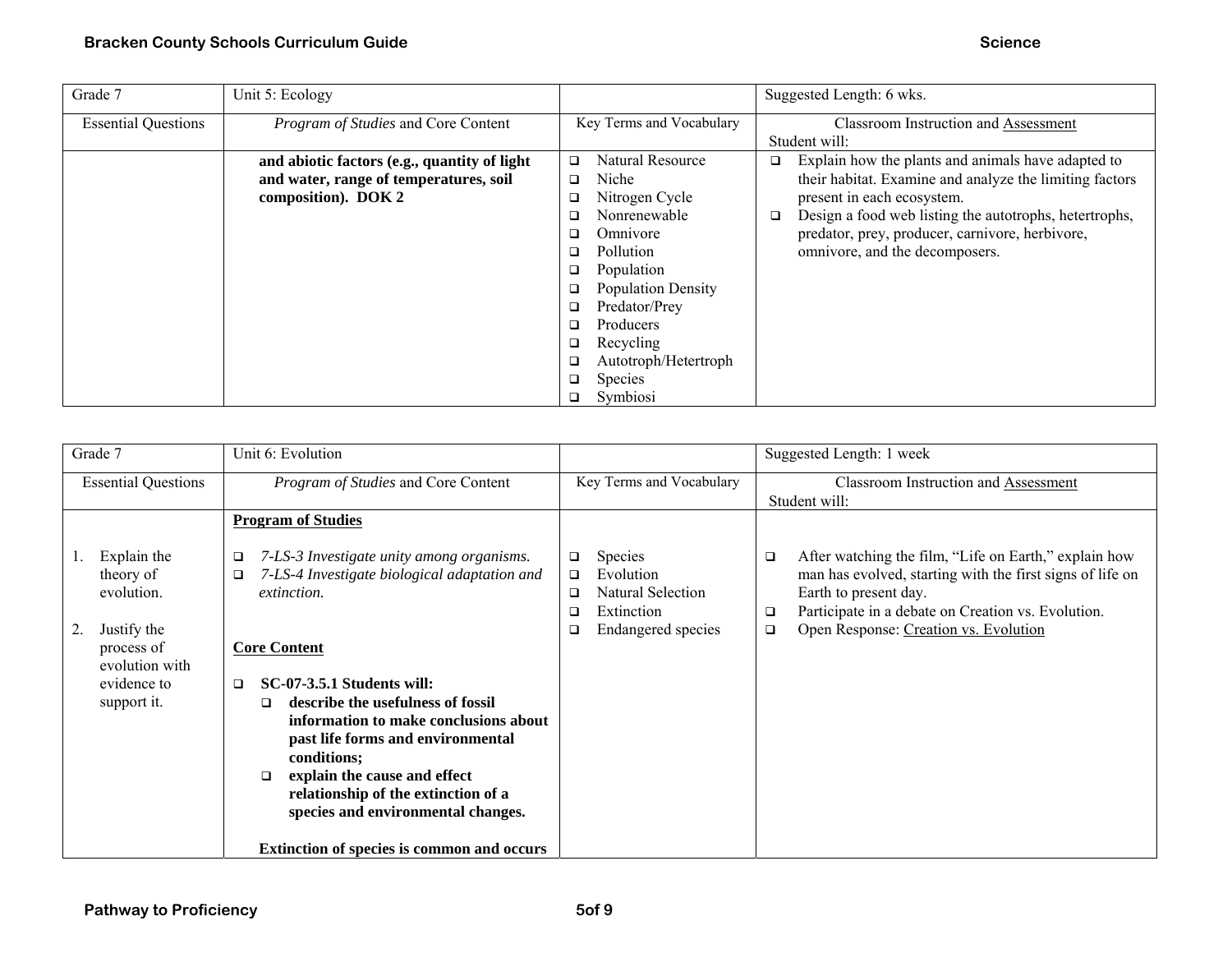| Grade 7                    | Unit 6: Evolution                               |                          | Suggested Length: 1 week             |
|----------------------------|-------------------------------------------------|--------------------------|--------------------------------------|
| <b>Essential Questions</b> | <i>Program of Studies</i> and Core Content      | Key Terms and Vocabulary | Classroom Instruction and Assessment |
|                            |                                                 |                          | Student will:                        |
|                            | when the adaptive characteristics of a          |                          |                                      |
|                            | species are insufficient to allow its survival. |                          |                                      |
|                            | Most of the species that have lived on Earth    |                          |                                      |
|                            | no longer exist. Fossils provide evidence of    |                          |                                      |
|                            | how environmental conditions and life have      |                          |                                      |
|                            | changed. DOK 3                                  |                          |                                      |

| Grade 7                                                                                                                               | Unit 7: Taxonomy                                                                                                                                                                                                                                                                                                                                                                                                                                                                                                                                                                                                                                                                                                                                                   |                                                                                                                                                                                                                                                                                                                                                       | Suggested Length: 1 wk.                                                                                                                                                                                                                                                                                                                                                                                                                                       |
|---------------------------------------------------------------------------------------------------------------------------------------|--------------------------------------------------------------------------------------------------------------------------------------------------------------------------------------------------------------------------------------------------------------------------------------------------------------------------------------------------------------------------------------------------------------------------------------------------------------------------------------------------------------------------------------------------------------------------------------------------------------------------------------------------------------------------------------------------------------------------------------------------------------------|-------------------------------------------------------------------------------------------------------------------------------------------------------------------------------------------------------------------------------------------------------------------------------------------------------------------------------------------------------|---------------------------------------------------------------------------------------------------------------------------------------------------------------------------------------------------------------------------------------------------------------------------------------------------------------------------------------------------------------------------------------------------------------------------------------------------------------|
| <b>Essential Questions</b>                                                                                                            | Program of Studies and Core Content                                                                                                                                                                                                                                                                                                                                                                                                                                                                                                                                                                                                                                                                                                                                | Key Terms and Vocabulary                                                                                                                                                                                                                                                                                                                              | <b>Classroom Instruction and Assessment</b><br>Student will:                                                                                                                                                                                                                                                                                                                                                                                                  |
|                                                                                                                                       | <b>Program of Studies</b>                                                                                                                                                                                                                                                                                                                                                                                                                                                                                                                                                                                                                                                                                                                                          |                                                                                                                                                                                                                                                                                                                                                       |                                                                                                                                                                                                                                                                                                                                                                                                                                                               |
| Explain how to<br>1.<br>distinguish one<br>organism from<br>another.<br>Discuss why<br>2.<br>scientists classify<br>living organisms. | 7-LS-3 Investigate unity among organisms.<br>$\Box$<br>7-LS-4 Investigate biological adaptations<br>❏<br>and extinction.<br><b>Core Content</b><br><b>SC-07-3.5.1 Students will:</b><br>$\Box$<br>describe the usefulness of fossil<br>□<br>information to make conclusions about<br>past life forms and environmental<br>conditions;<br>explain the cause and effect<br>□<br>relationship of the extinction of a<br>species and environmental changes.<br>Extinction of species is common and occurs<br>when the adaptive characteristics of a<br>species are insufficient to allow its survival.<br>Most of the species that have lived on Earth<br>no longer exist. Fossils provide evidence of<br>how environmental conditions and life have<br>changed. DOK 3 | Classification<br>$\Box$<br><b>Binomial Nomenclature</b><br>$\Box$<br>Archaebacteria<br>$\Box$<br>Eubacteria<br>□<br>Genus<br>❏<br>Species<br>$\Box$<br>Taxonomy<br>□<br>Kingdom<br>□<br>Phylum<br>❏<br>Class<br>$\Box$<br>Order<br>$\Box$<br>Family<br>❏<br>Fungi<br>❏<br>Moneran<br>$\Box$<br>Animalia<br>$\Box$<br>Plantae<br>□<br>Fungi<br>$\Box$ | Using common objects (different kinds of beans, jelly<br>□<br>beans, white marshmallows, colored marshmallows,<br>etc.) classify the objects by their similar characteristics.<br>Using a Dichotomous Key, identify the different kinds<br>$\Box$<br>of protozoans.<br>Research an organism and construct a poster showing<br>$\Box$<br>the complete classification of the organism from<br>Kingdom to Species.<br>Open Response: Binomial Nomenclature.<br>❏ |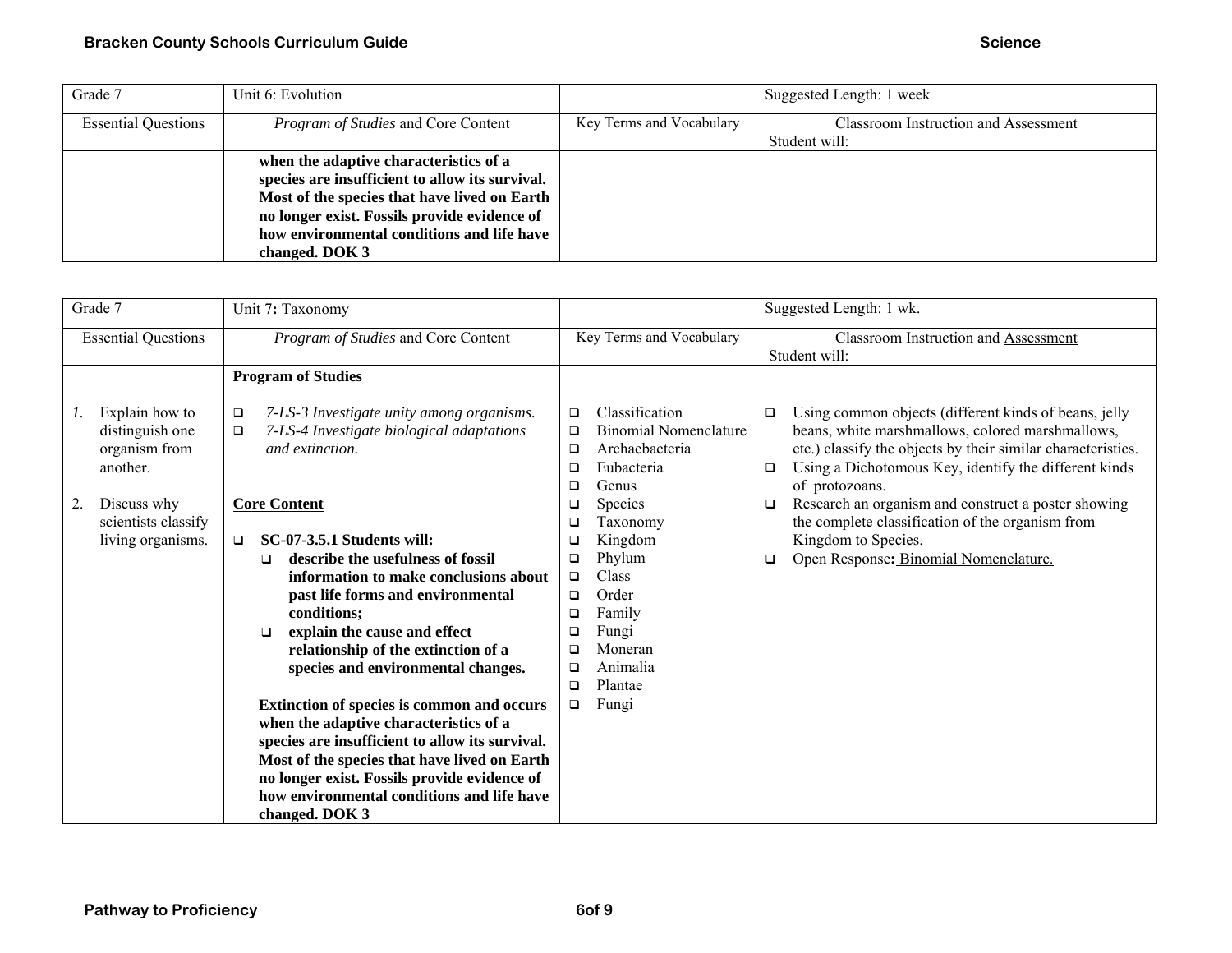| Grade 7                    | Unit 8:                                             |                                | Suggested Length: 6 wks.                                            |
|----------------------------|-----------------------------------------------------|--------------------------------|---------------------------------------------------------------------|
|                            | Virology/Monera/Protista/Fungi/Plantae/Animalia     |                                |                                                                     |
| <b>Essential Questions</b> | Program of Studies and Core Content                 | Key Terms and Vocabulary       | Classroom Instruction and Assessment                                |
|                            |                                                     |                                | Student will:                                                       |
|                            | <b>Program of Studies</b>                           |                                |                                                                     |
| List the<br>1.             | $\Box$ 6-LS-1 Investigate how organisms obtain and  | Virus<br>$\Box$                | Model the reproduction of the virus using paper and<br>$\Box$       |
| characteristics of         | use resources, grow, reproduce, and maintain        | <b>AIDS</b><br>$\Box$          | coloring pencils. Explain how the virus reproduces.                 |
| each organism.             | stable internal conditions. Examine the             | Parasite<br>$\Box$             | Research a viral disease: explain the cause of the<br>$\Box$        |
|                            | regulation of an organism's internal                | Host<br>$\Box$                 | disease, symptoms of the disease, and treatments or                 |
| Compare the<br>2.          | environment.                                        | Pathogen<br>$\Box$             | cures for the disease.                                              |
| different species.         | $\Box$ 6-LS-2 Analyze internal or environmental     | Vaccine<br>$\Box$              | Open Response: Viruses<br>$\Box$                                    |
|                            | stimuli and organisms' behavioral responses.        | Toxin<br>$\Box$                | Model the reproduction of the bacteria using paper and<br>$\Box$    |
| Explain how each<br>3.     | Explore how organisms' behavior changes             | Aerobes<br>$\Box$              | coloring pencils. Explain how the bacteria reproduce.               |
| organism                   | through adaptation.                                 | Anaerobes<br>$\Box$            | Research a bacterial disease: explain the cause of the<br>$\Box$    |
| reproduces.                | $\Box$ 8-LS-3 Analyze regulation and behavior.      | Antibiotic<br>$\Box$           | disease, symptoms of the disease, and treatments or                 |
|                            | $\Box$ 8-LS-5 Analyze diversity and adaptation.     | Cilia<br>$\Box$                | cures for the disease.                                              |
|                            | Biological change over time account for the         | Fission<br>$\Box$              | Open Response: Bacteria.<br>$\Box$                                  |
|                            | diversity of species developed through              | Flagellum<br>$\Box$            | Model the reproduction different protista using paper<br>$\Box$     |
|                            | gradual processes over many generations.            | Nitrogen Fixing<br>$\Box$      | and coloring pencils. Explain how the protista                      |
|                            | Biological adaptations include changes in           | Bacteria<br>$\Box$             | reproduces.                                                         |
|                            | structures, behavior, or physiology that            | Algae<br>$\Box$                | Research a protozoan disease: explain the cause of the<br>$\Box$    |
|                            | enhance survival and reproductive success in        | Protozoans<br>$\Box$           | disease, symptoms of the disease, and treatments or                 |
|                            | a particular environment.                           | Pseudopods<br>$\Box$           | cures for the disease.                                              |
|                            | $\Box$ 7-LS-1 Contrast asexual and sexual           | Saprophyte<br>$\Box$           | Open Response: Protista.<br>$\Box$                                  |
|                            | reproduction                                        | Club fung<br>$\Box$            | Model the reproduction of the fungi using paper and<br>$\Box$       |
|                            | $\Box$ 8-LS-2 Analyze Reproduction.                 | Decomposers<br>$\Box$          | coloring pencils. Explain how the fungi reproduce.                  |
|                            |                                                     | Fungi<br>$\Box$                | Research a fungal disease: explain the cause of the<br>$\Box$       |
|                            |                                                     | Hyphae<br>$\Box$               | disease, symptoms of the disease, and treatments or                 |
|                            | <b>Core Content</b>                                 | Imperfect Fungi<br>$\Box$      | cures for the disease.                                              |
|                            |                                                     | Lichen<br>$\Box$               | Open Response: Fungi.<br>$\Box$                                     |
|                            | SC-06-3.4.2 Students will make inferences<br>$\Box$ | Mold<br>$\Box$                 | Create a three-dimensional model of a plant showing the<br>$\Box$   |
|                            | about the factors influencing behavior              | Mycelium<br>$\Box$             | leaves, root, stem, and the male/female sex organs.                 |
|                            | based on data/evidence of various                   | Sac fungi<br>$\Box$            | Dissect seeds (Lima bean and Corn) comparing their<br>$\Box$        |
|                            | organism's behaviors.                               | Sporangia<br>$\Box$            | structures.                                                         |
|                            |                                                     | $\Box$<br>Spore                | Using the cross section of a large tree, investigate the<br>$\Box$  |
|                            | Behavior is one kind of response an                 | Angiosperm<br>$\Box$           | sapwood, hard wood, bark, cambium layer, and the age                |
|                            | organism may make to an internal or                 | Cambium layer<br>$\Box$        | of the tree. Research and report the historical events              |
|                            | environmental stimulus. Observations of             | Cellular respiration<br>$\Box$ | that happen each year from these growth rings.                      |
|                            | organisms, data collection/analysis, support        | Chlorophyll<br>$\Box$          | Collect different tree leaves and identify what tree they<br>$\Box$ |
|                            | generalizations/conclusions that a                  | Cotyledon<br>$\Box$            | came their origin.                                                  |
|                            | behavioral response is a set of actions             |                                | Research the importance of different trees (e.g. lumbar,<br>$\Box$  |
|                            | determined in part by heredity and in part          |                                | furniture, ball bats. etc.) from their environment.                 |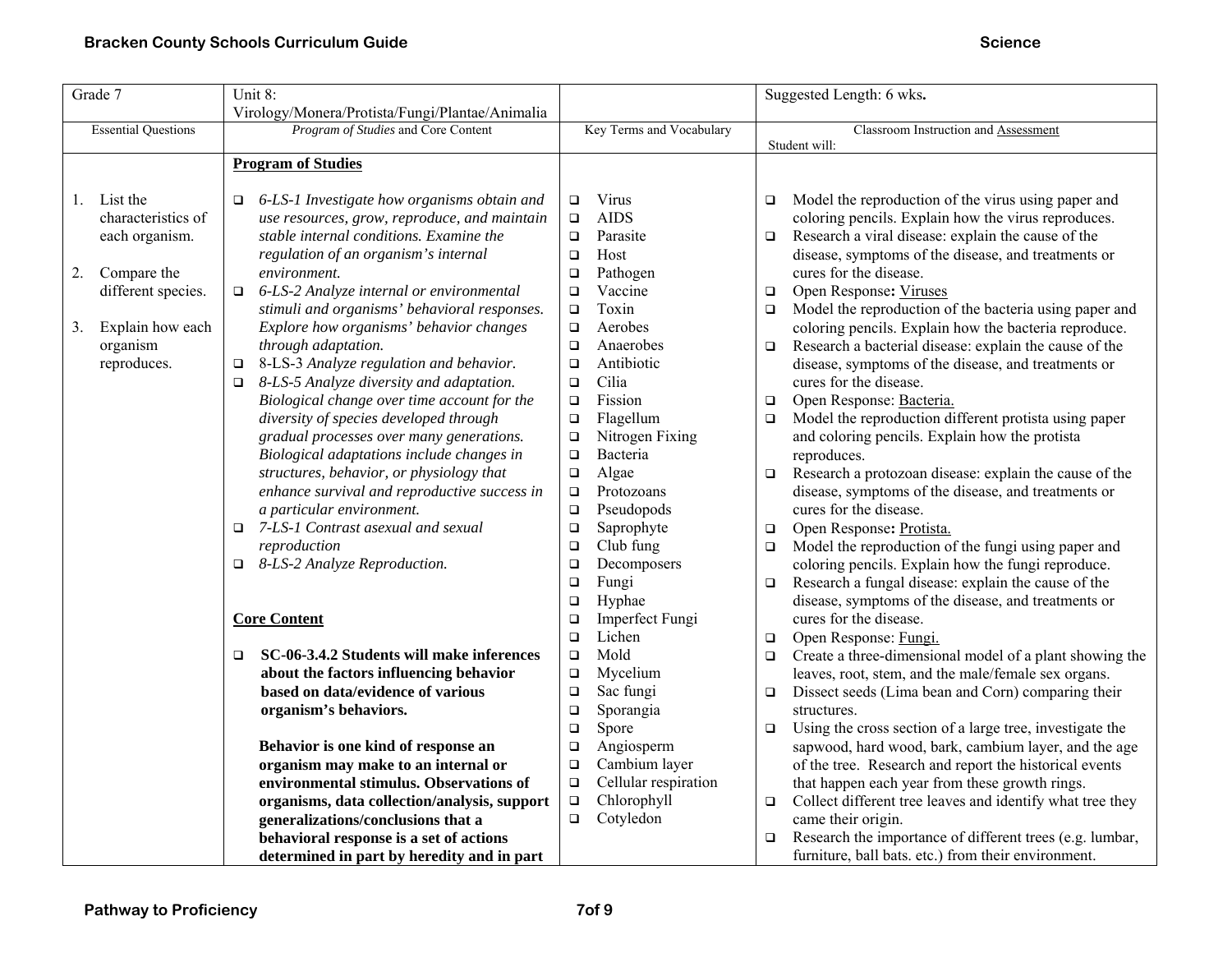| Grade 7                    | Unit 8:<br>Virology/Monera/Protista/Fungi/Plantae/Animalia                                                                                                                                                                                                                                                                                                                                                                                                                                                                                                                                                                                                                                                                                                                                                                                                                    |                          | Suggested Length: 6 wks.                                                                                                                                                                                                                                                                                                                                                                                                                                                                                                                                                                                                                                                                                                                                                                                                                                                                                |
|----------------------------|-------------------------------------------------------------------------------------------------------------------------------------------------------------------------------------------------------------------------------------------------------------------------------------------------------------------------------------------------------------------------------------------------------------------------------------------------------------------------------------------------------------------------------------------------------------------------------------------------------------------------------------------------------------------------------------------------------------------------------------------------------------------------------------------------------------------------------------------------------------------------------|--------------------------|---------------------------------------------------------------------------------------------------------------------------------------------------------------------------------------------------------------------------------------------------------------------------------------------------------------------------------------------------------------------------------------------------------------------------------------------------------------------------------------------------------------------------------------------------------------------------------------------------------------------------------------------------------------------------------------------------------------------------------------------------------------------------------------------------------------------------------------------------------------------------------------------------------|
| <b>Essential Questions</b> | Program of Studies and Core Content                                                                                                                                                                                                                                                                                                                                                                                                                                                                                                                                                                                                                                                                                                                                                                                                                                           | Key Terms and Vocabulary | Classroom Instruction and Assessment                                                                                                                                                                                                                                                                                                                                                                                                                                                                                                                                                                                                                                                                                                                                                                                                                                                                    |
|                            | from experience. A behavioral response<br>requires coordination and communication<br>at many levels including cells, organ<br>systems, and organisms. DOK 2<br>SC-06-3.5.1 Students will explain that<br>biological change over time accounts for<br>the diversity of species developed through<br>gradual processes over many generations.<br>Biological adaptations include changes in<br>structures, behaviors, or physiology that<br>enhance survival and reproductive success<br>in a particular environment. DOK 2<br>SC-06-3.5.2 Students will understand that<br>O.<br>regulation of an organism's internal<br>environment involves sensing the internal<br>environment and changing physiological<br>activities to keep conditions within the range<br>required to survive. Maintaining a stable<br>internal environment is essential for an<br>organism's survival. |                          | Student will:<br>Research why some plants have modified leaves, such<br>$\Box$<br>as thorns, sepals, needles, etc.<br>Design an experiment showing phototropism in plants.<br>$\Box$<br>Open Response: Plantae<br>□<br>Dissect different invertebrates, observing their<br>structures.<br>Create a butterfly garden, researching the types of<br>$\Box$<br>plants butterflies are attracted too. Create a brochure,<br>describing how to create a butterfly garden. (WP-<br>Transactive)<br>Collect insects and identify what family it belongs too.<br>□<br>Construct an ecosystem (e.g. aquarium, terrarium,<br>compost).<br>Describe the interaction between the abiotic and biotic<br>factors.<br>Conduct an experiment; investigating how light affects<br>$\Box$<br>different invertebrates.<br>Research on different invertebrates can cause diseases.<br>□<br>Open Response: Animalia<br>$\Box$ |
|                            | SC-07-3.5.1 Students will:<br>$\Box$<br>describe the usefulness of fossil<br>$\Box$<br>information to make conclusions about<br>past life forms and environmental<br>conditions;<br>explain the cause and effect<br>$\Box$<br>relationship of the extinction of a<br>species and environmental changes.<br>Extinction of species is common and occurs<br>when the adaptive characteristics of a                                                                                                                                                                                                                                                                                                                                                                                                                                                                               |                          |                                                                                                                                                                                                                                                                                                                                                                                                                                                                                                                                                                                                                                                                                                                                                                                                                                                                                                         |
|                            | species are insufficient to allow its survival.<br>Most of the species that have lived on Earth<br>no longer exist. Fossils provide evidence of<br>how environmental conditions and life have                                                                                                                                                                                                                                                                                                                                                                                                                                                                                                                                                                                                                                                                                 |                          |                                                                                                                                                                                                                                                                                                                                                                                                                                                                                                                                                                                                                                                                                                                                                                                                                                                                                                         |